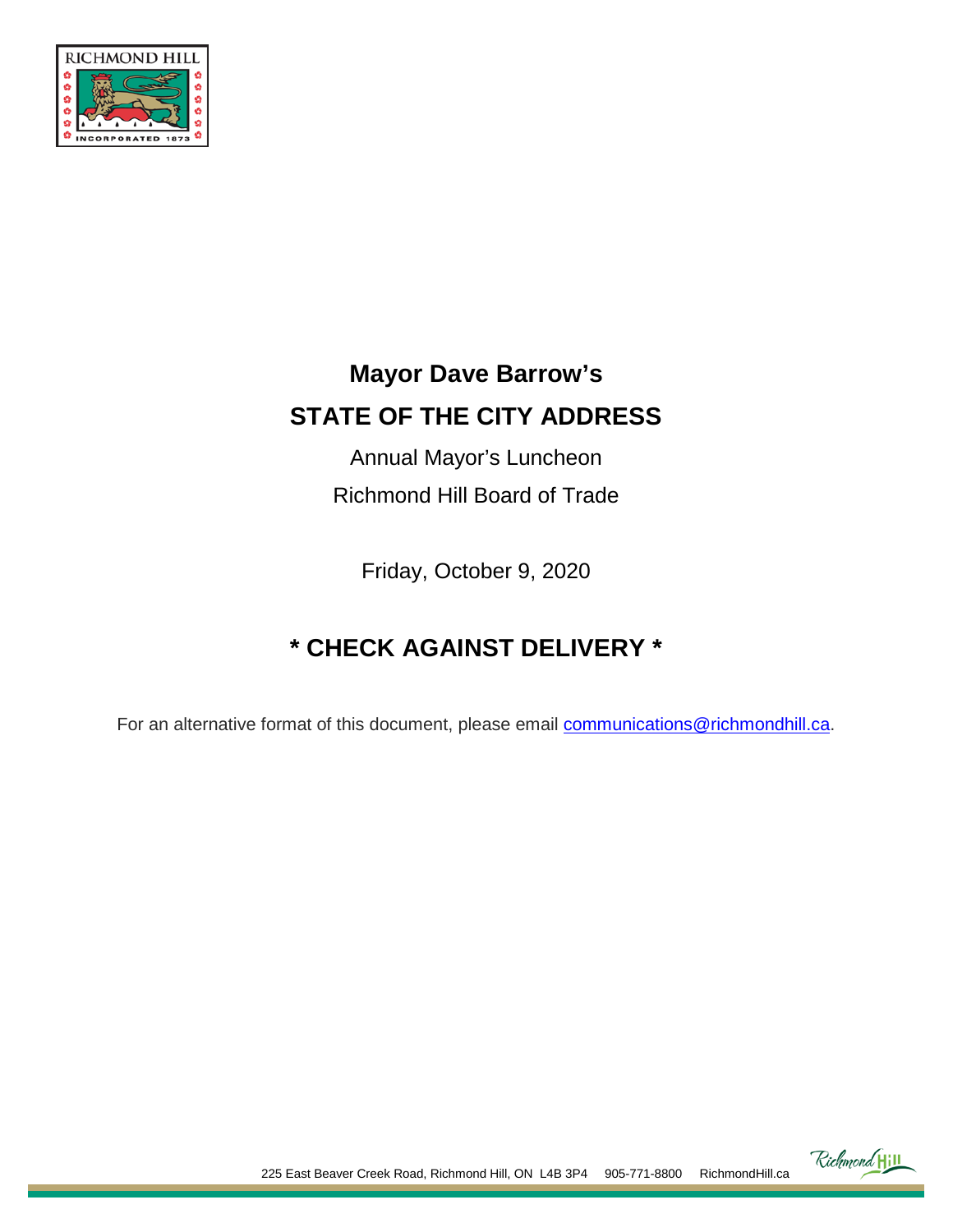Good afternoon.

I'd like to begin by thanking the Richmond Hill Board of Trade for once again inviting me to participate in this annual event, albeit a slightly different format than in previous years.

One year ago, I stood in front of Richmond Hill's business community and spoke about our plans to move the City forward in the coming year.

It's hard to grasp just how much has changed not only in Richmond Hill, but across the globe, since then.

The COVID-19 pandemic is unlike anything we have experienced in our lifetimes. The impacts are serious, from a health perspective and from economic and community building angles as well.

But Richmond Hill is a strong community. And that strength is pulling us through.

We came together and all did our part to help protect our families, neighbours, friends and entire community. Those efforts have made, and continue to make, a difference.

We continue to monitor the economic impacts of COVID 19 and initial data suggests that the economy will continue to rebound into 2021-2022.

I am proud of how the City is tackling this challenge, and how our residents and business community are responding.

#### *Businesses who helped make a difference*

I'd like to take a moment to acknowledge some of the businesses that stepped up during the difficult times caused by COVID-19.

- **Laipac Technology,** Richmond Hill's 2018 Innovator of the Year, has developed a rapid, inexpensive and easy-to-use COVID-19 test that gets results in less than five minutes. The company is currently in the process of obtaining approval from Health Canada
- **Container Corporation of Canada** retooled their business not only manufacture bottles, but to produce hand sanitizer to fill the bottles as well
- **Makerwiz** is using its 3D printers to make a protective face shield for staff in seniors' homes and have donated some of its product to help keep health care workers safe
- **Apotex** donated pharmaceuticals to support six clinical trials taking place in Canada to help fight COVID-19. They also donated close to 2000 N-95 masks to local health systems and adapted to produce hand sanitizer at a modified plant

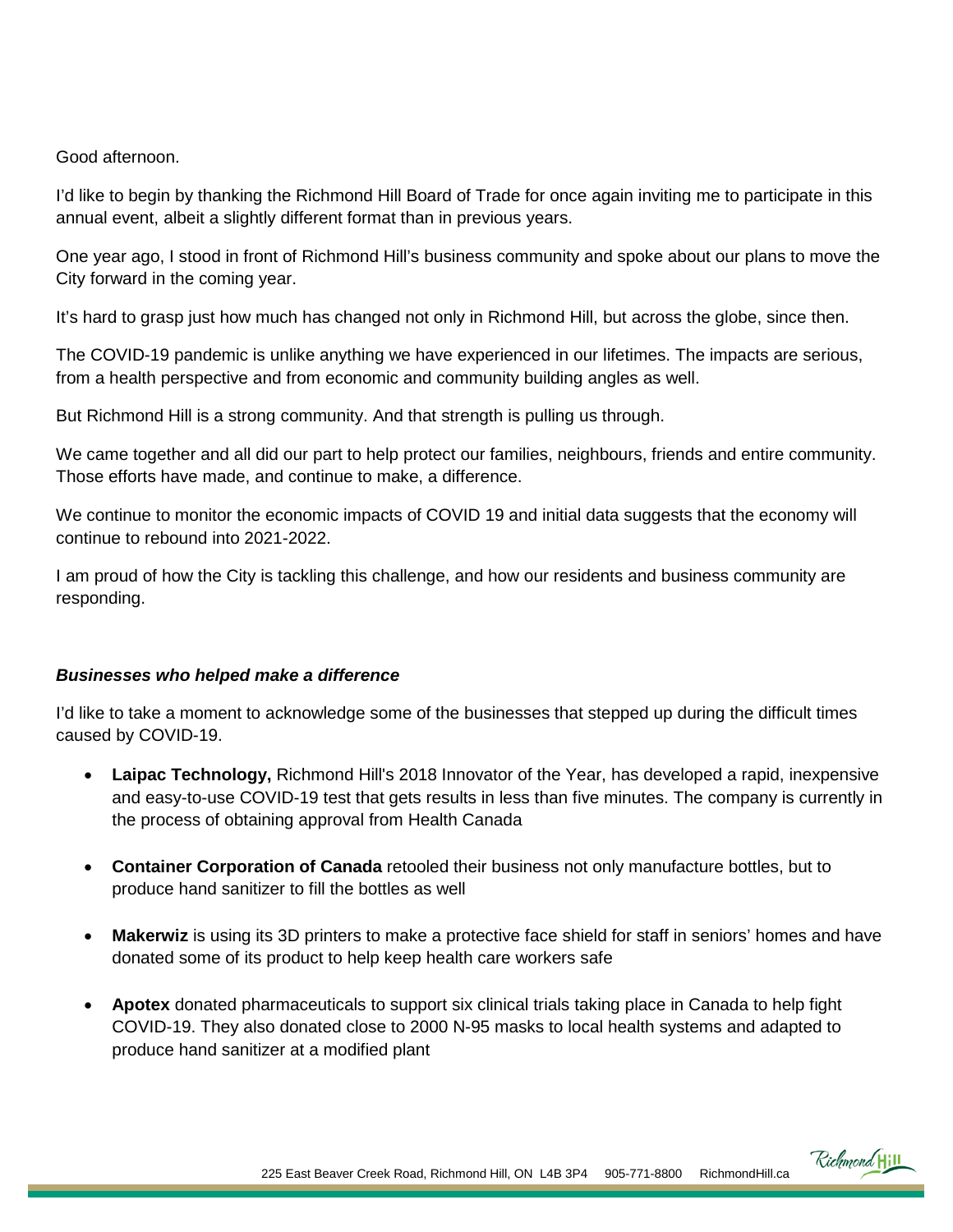• **Edsby**, provider of online education packages, is helping students learn safely at home not only in Canada, but around the world

These are just a few of the Richmond Hill organizations who are making a real difference. To everyone who is doing their part: thank you.

## *City efforts: tax relief and minimizing financial impact*

For our part, very early on, Council recognized the challenges residents and business are facing and put measures in place almost immediately to help those most in need.

For example, we introduced relief measures on property tax and water bill payments to support people who are dealing with financial hardship due to COVID-19.

A testament to the strength and resilience of our community, 90% of residents still paid their taxes on time. This helped the City continue providing essential services such as fire and emergency service, waste collection and safe drinking water for all.

We also made a number of difficult decisions in an effort to minimize the future financial impacts of COVID-19 on residents and businesses, such as the layoff and redeployment of City staff, and worked to find budget savings.

And, the City is working hard to find new ways to modernize government services and provide the same, or better, service more efficiently.

We implemented credit card payments for tax and water bills.

We continued using new technological advancements such as an artificial intelligence system for identifying potholes, a system created by local company Visual Defence.

We introduced online applications for residential building permits.

And we are continuing to find new ways to digitize our services.

Thanks to these efforts, combined with support from the federal and provincial governments, I am pleased to say we are aiming for the lowest tax increase Richmond Hill has experienced in more than 15 years.

#### *Support for Business and Recover Richmond Hill*

As the pandemic continued and uncertainty grew, we knew we needed to do more to support our local businesses and to accelerate economic recovery.

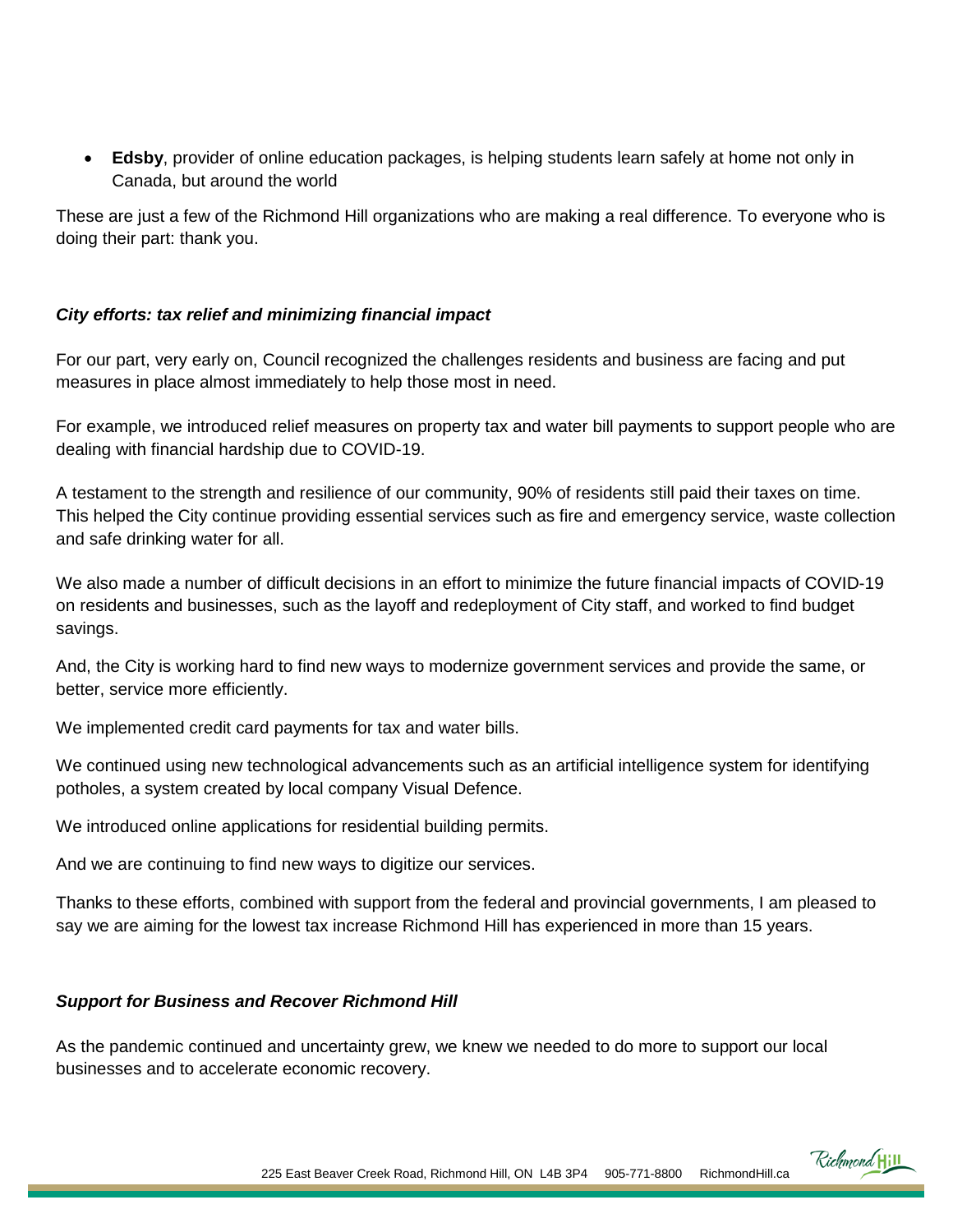In April, our Council created the Recover Richmond Hill Task Force to help local businesses reopen, retool and recover from the economic impacts of COVID-19.

The Task Force is a true partnership between the City, the Region, provincial and federal elected officials and local business associations, including **Karen Mortfield – Executive Director of the Board of Trade**, to ensure all businesses are part of Richmond Hill's recovery.

The Task Force developed a 10-point action plan including:

- Providing micro-grants of \$5000 each to help small businesses implement recovery plans. There are currently 45 candidates for the grant program.
- Launching a Municipal Business Innovation Contest, to provide small businesses an opportunity to partner with the City of Richmond Hill on innovative products and services. The Contest launched in September and I'm happy to say we received several viable ideas to solve government challenges.
- Creating a Local Innovation Centre to support entrepreneurs, help grow new businesses and accelerate business investment.
- Developing a Shop Local campaign including a Shop Safe Downtown program, in partnership with the Richmond Hill Board of Trade and the Village of Richmond Hill BIA to encourage residents to shop local and in the historic downtown

I was happy to do my own small part to support local business with my Shop Local Ontario Twitter campaign.

I visited many local businesses this summer, took photos with the owners and Tweeted my support.

I continue to personally encourage residents to support local Richmond Hill businesses.

To date, the City has provided over 550 consultations with businesses during the crisis and established a business support hotline to help connect businesses with reopening and recovery programs.

We also offered numerous online seminars to help local businesses navigate COVID-19.

As the community began to re-open, Council passed a Temporary Use By-law to pave the way for local restaurants and cafés to create or expand outdoor patio space to welcome patrons back safely.

Richmond Hill also teamed up with "ShopHERE powered by Google" to help local businesses create an online store built at no cost so they could sell products and services online with ease.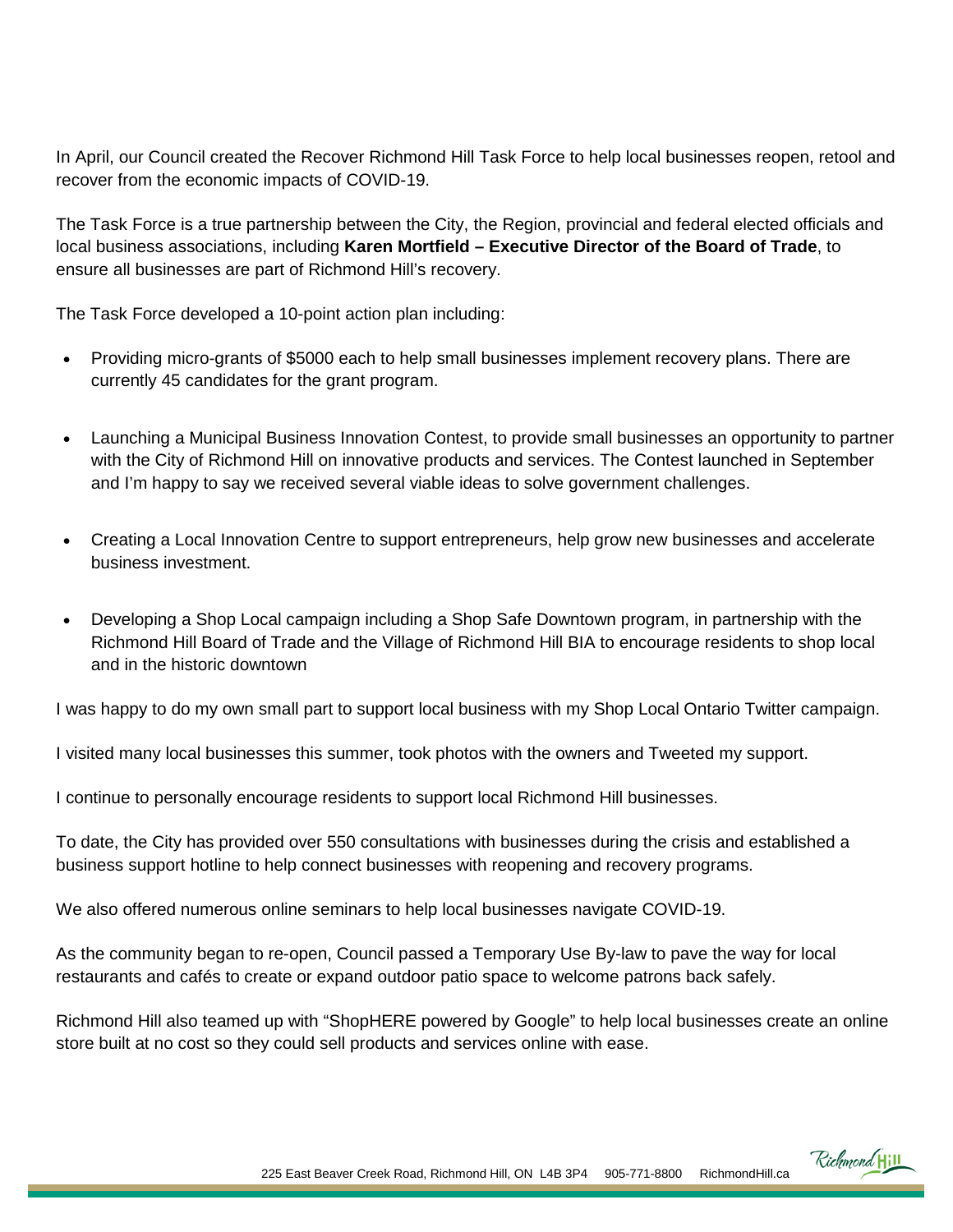And we were the first municipality in Canada to partner with Freshworks for Startups, giving Richmond Hill startups and entrepreneurs access to a variety of products, events, resources, workshops, mentoring and much more.

## *Building our community*

While our focus has been on keeping our community safe and supporting local businesses through this pandemic, the City also continues to move forward on a range of other community-building initiatives this year.

Richmond Hill is in a unique position, poised for considerable residential and commercial growth now and continuing well into the future.

One of the most exciting developments in our future, as I spoke about last year, is the extension of the Yonge North Subway.

We are working closely with our regional and provincial counterparts to shape plans for the subway extension to Richmond Hill.

And capitalizing on this, we also continue to develop plans for the Richmond Hill Centre area which we anticipate will bring new jobs and become a community of choice for residents, visitors and businesses.

This year, the City is also pleased to celebrate a number of new or expanded amenities in our community, including:

- The grand opening of the new state-of-the-art Oak Ridges Library
- The Lake Wilcox boardwalk a 130-metre-long, three-metre-wide pedestrian walkway at our beautiful destination park
- The expansion of Ed Sackfield Arena featuring an NHL-sized ice pad, a new fitness studio and aerobics room, new change rooms and the City's first 180 metre long indoor track
- A redeveloped David Hamilton Park including new play areas, a splash pad, a walking loop, multi-use courts and more

Our Council continued to champion the environment, launching Richmond Hill's first Urban Forest Management Plan to strengthen the City's ability to maintain our 2.6 million trees and help keep our community healthy and resilient.

Finally, recognizing just how much COVID-19 has changed our lives and our path forward, Council embarked on the development of a new strategic plan to ensure the City is focused on meeting the needs of the community over the next two years.